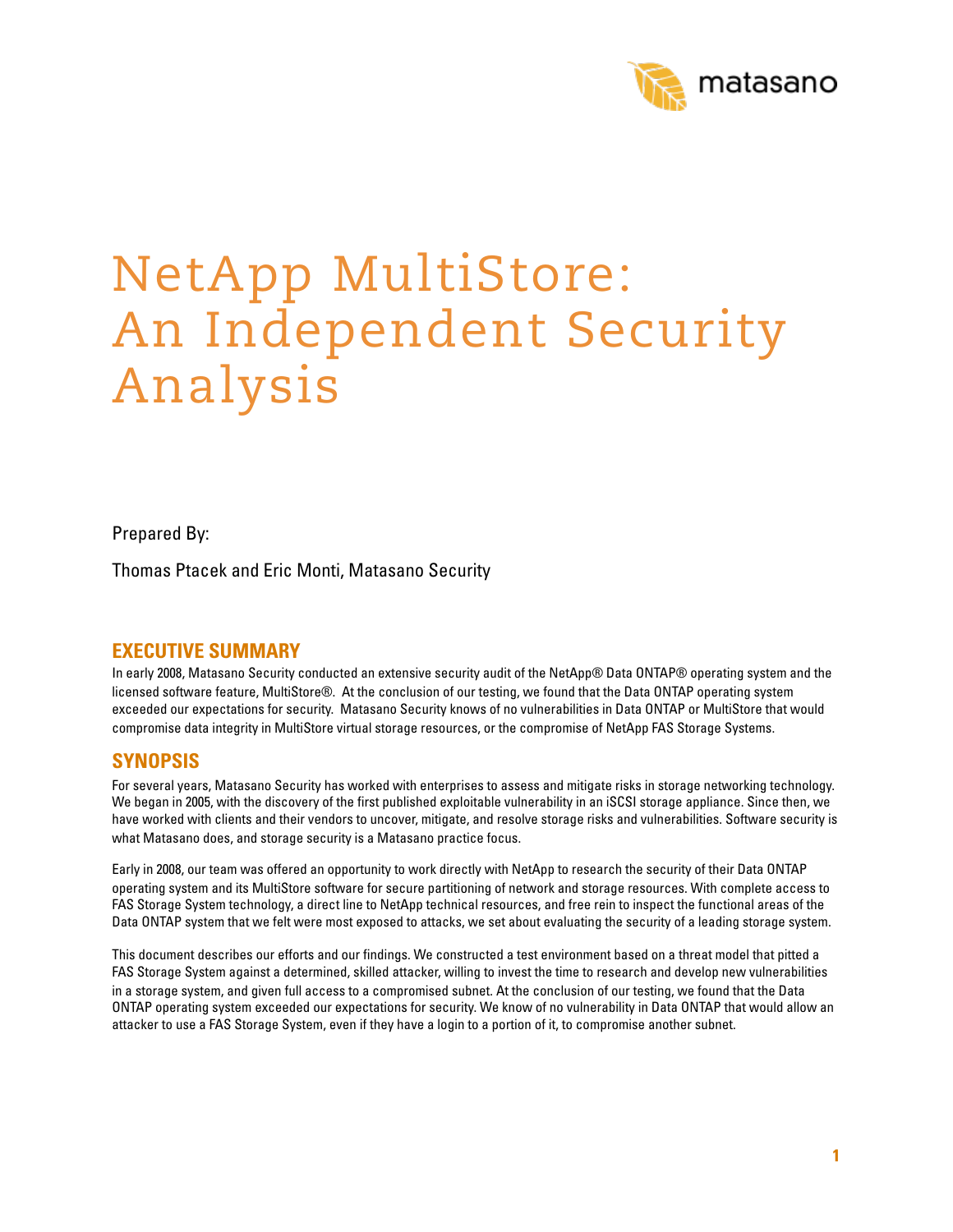## **INTRODUCTION**

#### **About Matasano Security**

Matasano Security is an independent evaluator of software security. We take software, appliances, firmware, and services and assess them for security flaws. Working with the vendors of the affected products, we help ensure that those vulnerabilities are fixed. Founded in 2005 by David Goldsmith, Jeremy Rauch and Thomas Ptacek, we are one of the leading firms in our field.

This project was conducted by Thomas Ptacek and Eric Monti. Both of us have prior experience with storage technology in general and with NetApp in particular.

#### **About NetApp MultiStore**

NetApp is the leading provider of networked storage for enterprises. NetApp's flagship product is the FAS Storage System, an appliance that provides access to large arrays of disk storage using storage protocols. FAS Storage Systems typically comprise the backbone of enterprise storage systems.

MultiStore is a licensed software feature of NetApp Data ONTAP that enables enterprises to deploy a single FAS Storage System and partition it into independent "virtual storage systems" (vFiler™ units), each serving up a specific set of storage assets, each administered separately.

MultiStore "virtualizes" storage and network resources by creating multiple IP endpoints for storage clients, differentiating clients based on which IP they connect to. Each vFiler unit has logically segregated storage, inaccessible to other vFiler units.

#### **About This Assessment**

In a "Penetration Test", a team of security experts is given a target and instructed to simulate the actions of attackers in order to compromise it. Penetration tests are commonly conducted against networks and web applications in order to test the effectiveness of security mechanisms. Penetration testers usually rely on security scanning tools such as "Nessus", or on libraries of exploits for well-known security flaws, in addition to common-sense testing for weak passwords and configuration errors.

Our test of the NetApp FAS Storage System was similar to a penetration test, but differed in several important ways. First, we were testing not for resistance to known vulnerabilities, but rather for the existence of new, previously unknown vulnerabilities. Furthermore, our testing was conducted inside of storage and management protocols, and in that environment, there are no commercially-available scanning tools to test for vulnerabilities. Next, we were testing the resilience of the FAS appliance itself, and not the security of a network deployment with firewalls and access control; in our test, the FAS was exposed directly to attackers. Finally, as we will describe in the next section, our hypothetical attacker was given unusual access to the target FAS Storage System.

As a result, where a conventional penetration test would involve running security tools and analyzing the results, our test instead involved multiple weeks of storage protocol research and software development. For each of the protocols we tested, we developed new testing tools to attempt to uncover vulnerabilities. Our hypothetical attacker was thus not simply a disgruntled employee, but rather a team of skilled researchers willing to invest weeks of time to identify and exploit any software vulnerability in the NetApp storage protocol stack.

#### **The MultiStore Threat Model**

Assume a FAS Storage System is deployed with a MultiStore configuration in two environments. First, a high-security environment that stores customer protected information (PI). Second, a low-security environment for testing, QA, and development.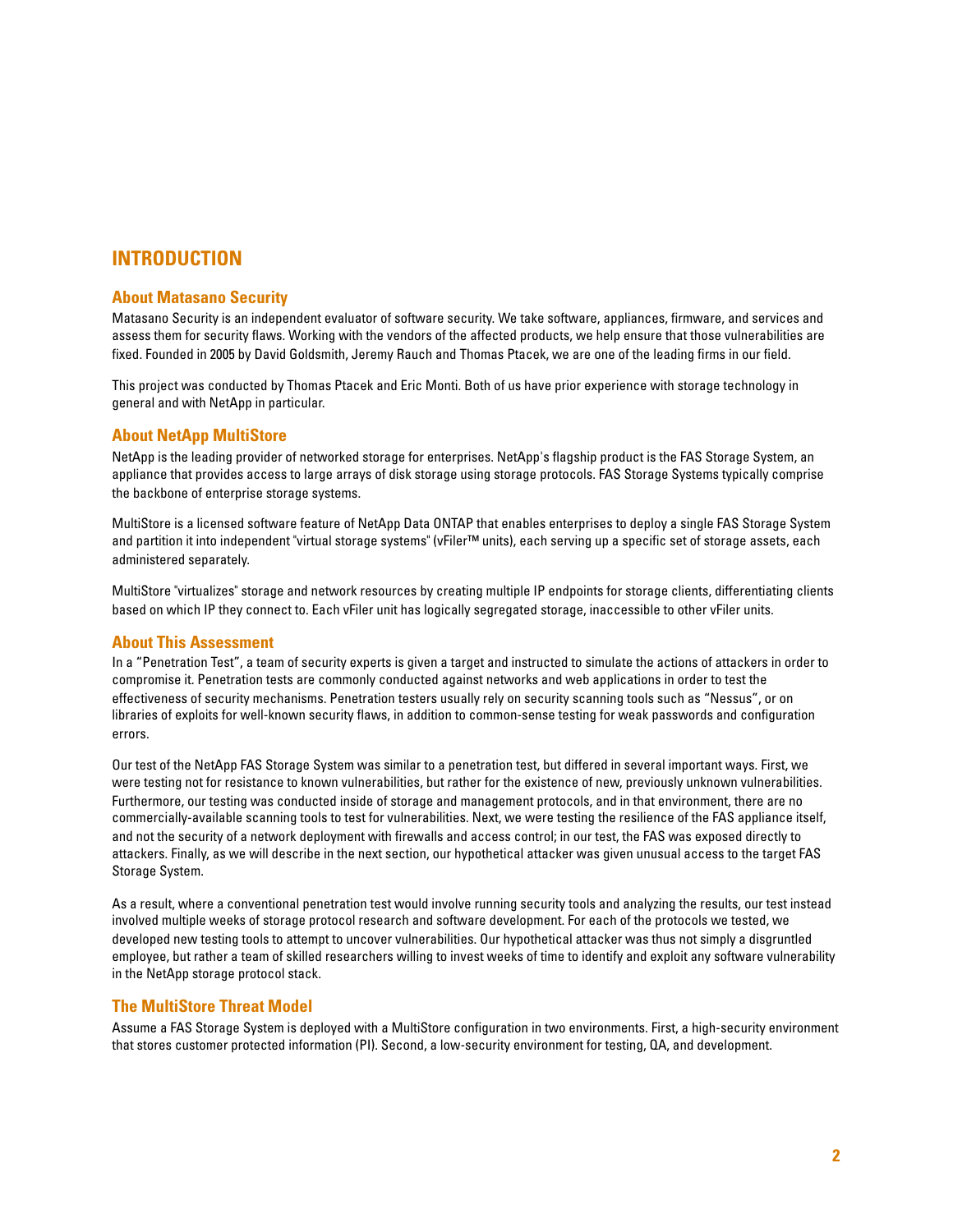The high-security environment is tightly locked down to a small number of administrators, runs a minimal set of applications, and is fully patched. None of these steps have been taken in the low-security environment. Individual vFiler units support each environment, all sharing a single NetApp FAS Storage System.

Now assume the low-security environment is compromised by an attacker, who obtains full access to its vFiler unit. Can the MultiStore featureset of Data ONTAP protect the customer PI in the high-security environment?

In our threat model, attackers have the following assets:

- An administrative login to a vFiler unit on the target
- Configured storage and network access to CIFS, NFS, and iSCSI
- Access to the vFiler unit through SSH and HTTP management interfaces

Our attackers do not have:

- Access to the core FAS Storage System, above that provided by the MultiStore feature set.
- Direct network access to the high-security target environment
- The ability to intercept packets between the high-security vFiler unit and the servers in the high-security environment.



In an enterprise security environment, this is an atypically generous scenario for the attacker, who has been granted full access to a vFiler unit "for free". A typical attacker would not start out with a password to the Data ONTAP CLI, would not have direct access to a CIFS share on the system, or the ability to bring up an iSCSI session to a LUN on the vFiler unit. Here, we have assumed the worst-case scenario for an enterprise defending one internal environment from another.

Our attackers win if they:

- Can access files or storage resources provisioned to the high-security vFiler unit from their compromised vFiler unit.
- Can run configuration commands in the high-security vFiler unit.
- Can run configuration commands or access the configuration registry of the core FAS Storage System.
- Can execute and run code in the kernel of Data ONTAP, across all vFiler units.
- Can use the network stack in Data ONTAP to route traffic from the compromised low-security environment to the high-security environment.
- Can use the network stack in Data ONTAP to route traffic from the compromised low-security environment to the high-security environment.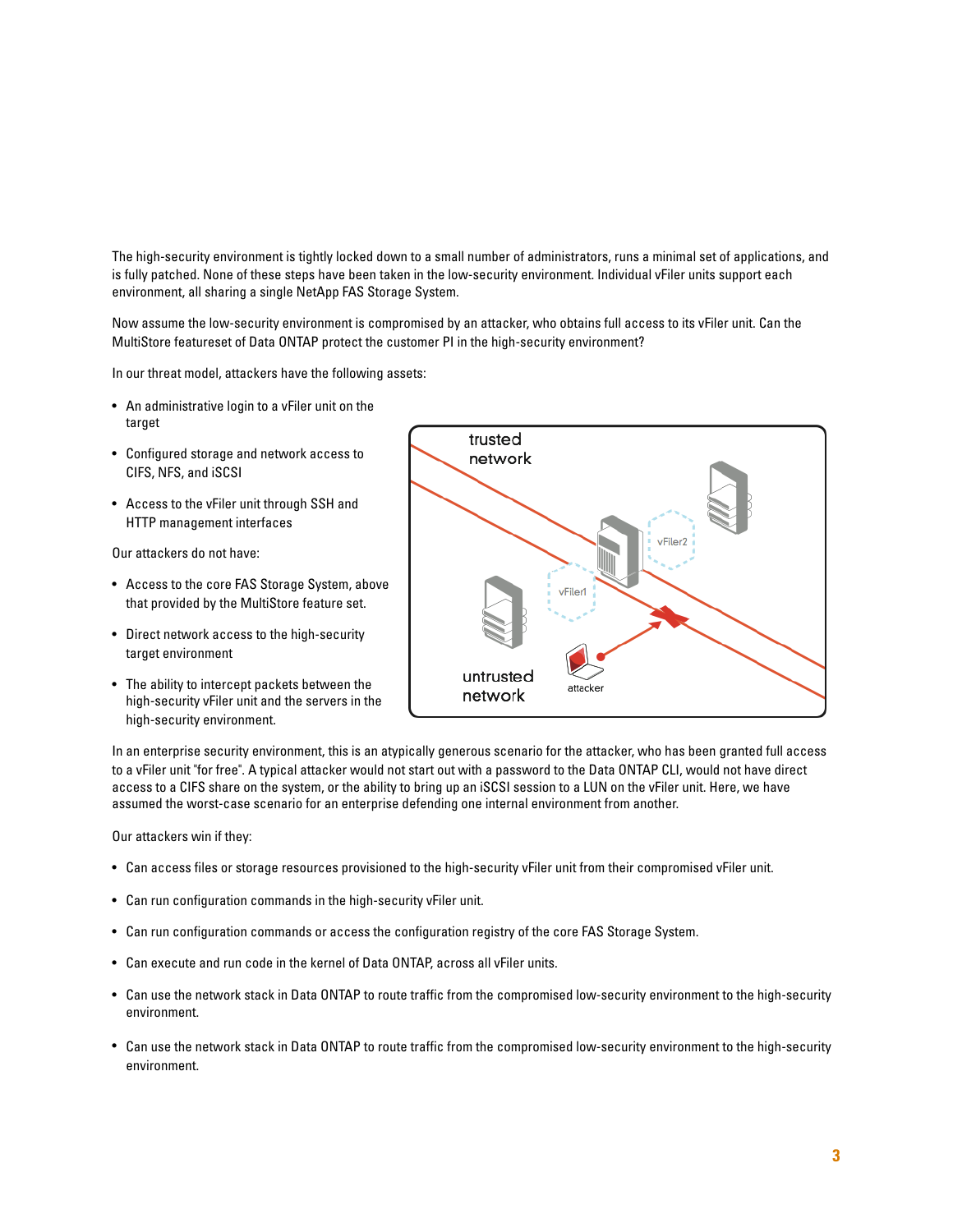#### **Attack Surface**

Our attacker's objective is to exploit their access to a compromised vFiler unit to gain access to a high-security environment that uses another vFiler unit on the same NetApp FAS Storage System. To do that, the attacker considers the various features, protocols, and applications the compromised vFiler unit exposes. Together, this exposed functionality is called the "attack surface", and in our analysis it includes:

- **The CIFS File Sharing Protocol**: MultiStore vFiler units offer access to files using the Microsoft-style CIFS protocol. CIFS must provide access to storage resources allocated to the vFiler unit without exposing the assets of other vFiler units.
- **The NFS File Sharing Protocol**: MultiStore vFiler units offer access to files using the standard NFS protocol. NFS must provide access to NFS mount points configured for the vFiler unit without exposing files on other vFiler units.
- **The iSCSI Protocol**: MultiStore vFiler units offer access to remote disk storage using the iSCSI protocol. iSCSI must provide access to LUNs allocated to the vFiler unit without allowing iSCSI clients to access LUNs or disrupt services for other LUNs for other vFiler units.
- **The Data ONTAP Operating System**: Each MultiStore vFiler unit offers administrative access via the Data ONTAP command line interface (CLI). The CLI must be sufficient to configure the vFiler unit, but cannot allow a vFiler unit administrator to impact other vFiler units or the core storage system. The TCP/IP network stack in Data ONTAP must not allow attackers to route packets from an insecure environment to a secure environment.

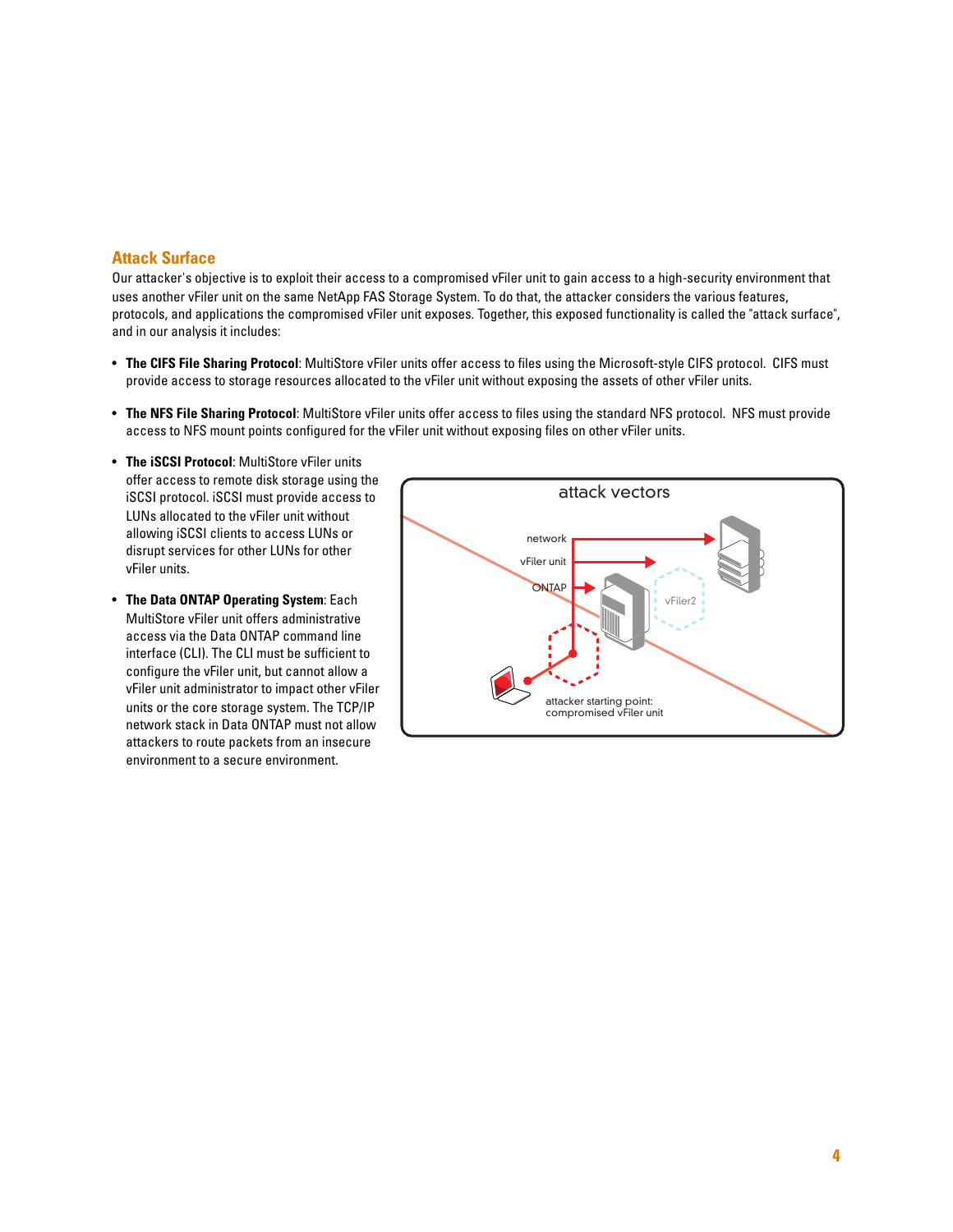# **THE CIFS FILE SHARING PROTOCOL**

#### **Overview**

CIFS (also known as SMB) is the standard file sharing protocol used by Microsoft operating systems. CIFS is a complex protocol with a heritage dating back to NetBIOS LANs from the 1980's, with successive iterations adding layers of backwards compatibility, handshaking, and performance enhancements.

Adding to the complexity is the fact that CIFS is also a medium used by Microsoft environments to perform remote administration and management, meaning that many functions beyond simple file sharing are supported in the same protocol.

Finally, CIFS is notoriously under-documented; until recently, many aspects of the protocol were proprietary and discoverable only through reverse engineering.

Taken together, these issues have made it hard for security testers to scrub vulnerabilities out of the CIFS protocol stack. As a result, CIFS has been a notorious source of security vulnerabilities in Windows and Linux Samba server environments.

#### **The MultiStore CIFS Threat Model**

Regardless of whether the compromised FAS Storage System originally used CIFS, CIFS is a part of the attack surface of Data ONTAP. An attacker who has compromised a vFiler unit can simply enable CIFS, provided that CIFS has been licensed and enabled in Data ONTAP.

The following CIFS attack vectors require analysis for potential exposure in MultiStore environments:

- 1. Does the targeted high-security environment expose resources using the CIFS protocol, which could be accessed via a CIFS session to the low-security environment?
- 2. Is the CIFS protocol handling code in Data ONTAP vulnerable to software flaws that would corrupt the integrity or availability of the system?
- 3. Do the ancillary services exposed by CIFS, such as the computer "Browse" service (a network protocol that populates the "Network Neighborhood" feature of Windows operating systems) or the domain authentication and management subprotocols, themselves have vulnerabilities that impact the security of the Data ONTAP kernel?
- 4. Do any of the proprietary extensions to CIFS used by NetApp, such as the named pipes that support SnapDrive®, have vulnerabilities that impact the security of the Data ONTAP kernel? The same proprietary extensions could expose functionality that pertains to the kernel or other vFiler units.

#### **The CIFS Attack Surface**

In our testing, we considered the following areas of concern in the Data ONTAP CIFS functionality:

- Handshake, discovery, and other "pre-authentication" messages and services that CIFS makes available to network clients without passwords.
- CIFS messages delivered over NetBIOS/TCP (on port 139), NetBIOS/UDP, and direct SMB (on port 445).
- The NetBIOS name service, an analog to DNS customized for NetBIOS environments, including the handling of malformed NetBIOS names.
- Share and server-level access control.
- The various authentication mechanisms used by CIFS, including NTLM, the LanMan hash, and NTLMSSP.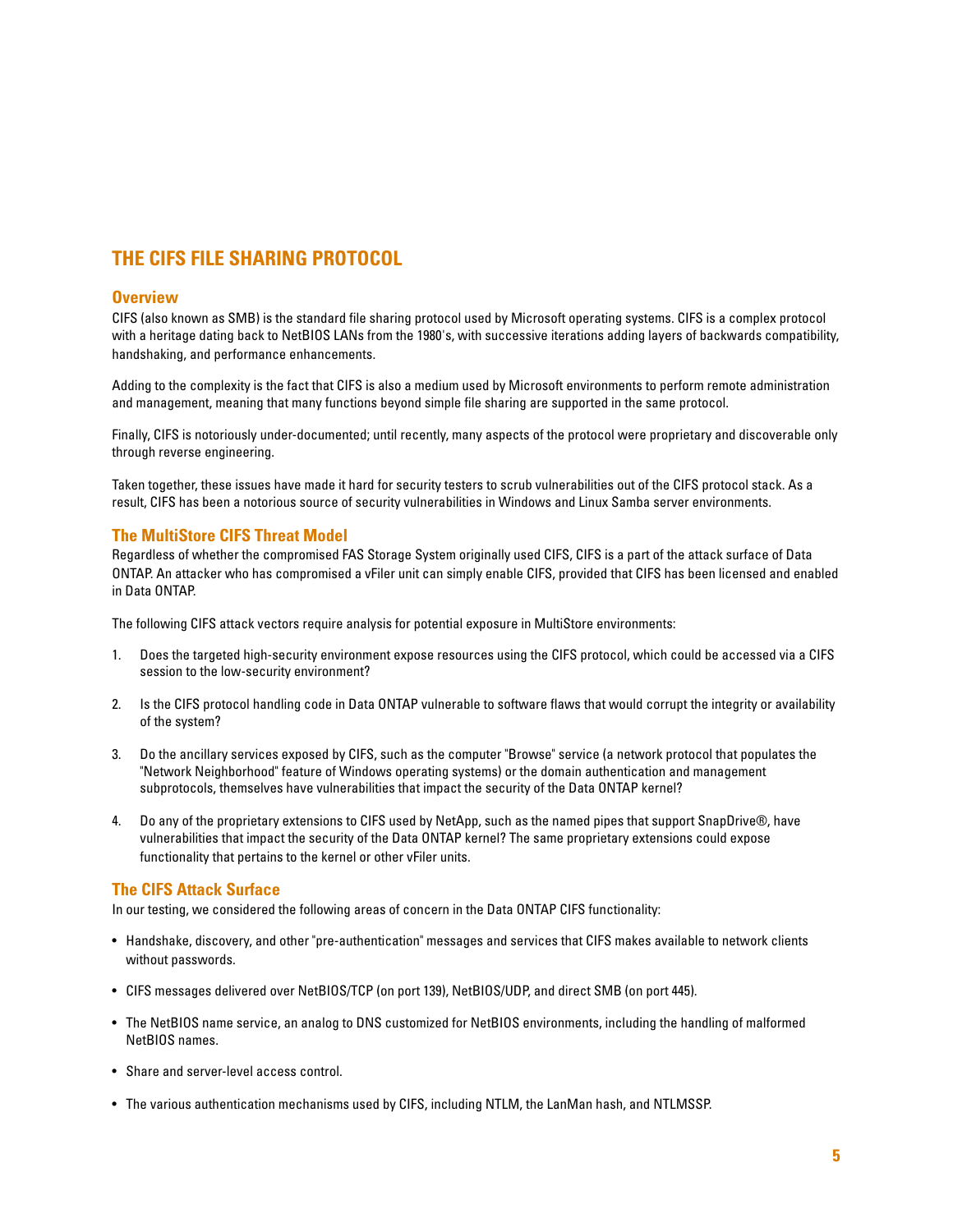- The basic CIFS file access messages.
- The "named pipe" subprotocol of CIFS that allows messages for ancillary services to be carried over CIFS channels.
- The proprietary network services made accessible by NetApp over CIFS services.

#### **What We Tested**

To test Data ONTAP CIFS code, Matasano programmed a custom, full-stack implementation of CIFS, including NetBIOS, NBNS, SMB, Transact messages and the named pipe subprotocol, and the NTLM/NT-Hash/LanMan/NTLMSSP authentication protocols.

In addition to allowing us to simulate malicious CIFS clients, our code also made every field in every CIFS message "fuzzable", meaning that would randomize its value or inject patterns of known vulnerabilities into the fields. CIFS is a complicated protocol; basic protocol messages can have over 100 fields, with intricate dependencies between the fields. Our code therefore allowed us to:

- 1. Generate legitimate CIFS traffic on the wire.
- 2. Capture the traffic using packet capture tools
- 3. Break the CIFS messages up into their constituent fields
- 4. Inject faults into all these fields

This methodology gave us strong coverage of the message handling code in Data ONTAP, and, by automating testing, eliminated some potential for human error and missed test cases.

During our CIFS testing, we analyzed the behavior of the Data ONTAP operating system and the subsystem that handled NetApp's proprietary "named pipe" CIFS extensions. Using the results of that work, along with our testing and debugging tools, we were able to discover the message types exchanged over those extensions.

#### **Testing Results**

- We know of no exploitable vulnerability that exposes shares or files from one vFiler unit to SMB sessions made to another vFiler unit.
- We know of no exploitable flaws in the CIFS message handling code in Data ONTAP that would corrupt the integrity or availability of a FAS Storage System.
- The ancillary services exposed by CIFS in Data ONTAP are minimal (unlike those of a general purpose Microsoft networking server), and we know of no exploitable vulnerabilities in them that would allow an attacker on one vFiler unit to impact the security of another vFiler unit.
- The proprietary NetApp extensions for SnapDrive and other NetApp services are minimal, and we know of no exploitable vulnerabilities in them that would allow an attacker to compromise the security of the Data ONTAP kernel.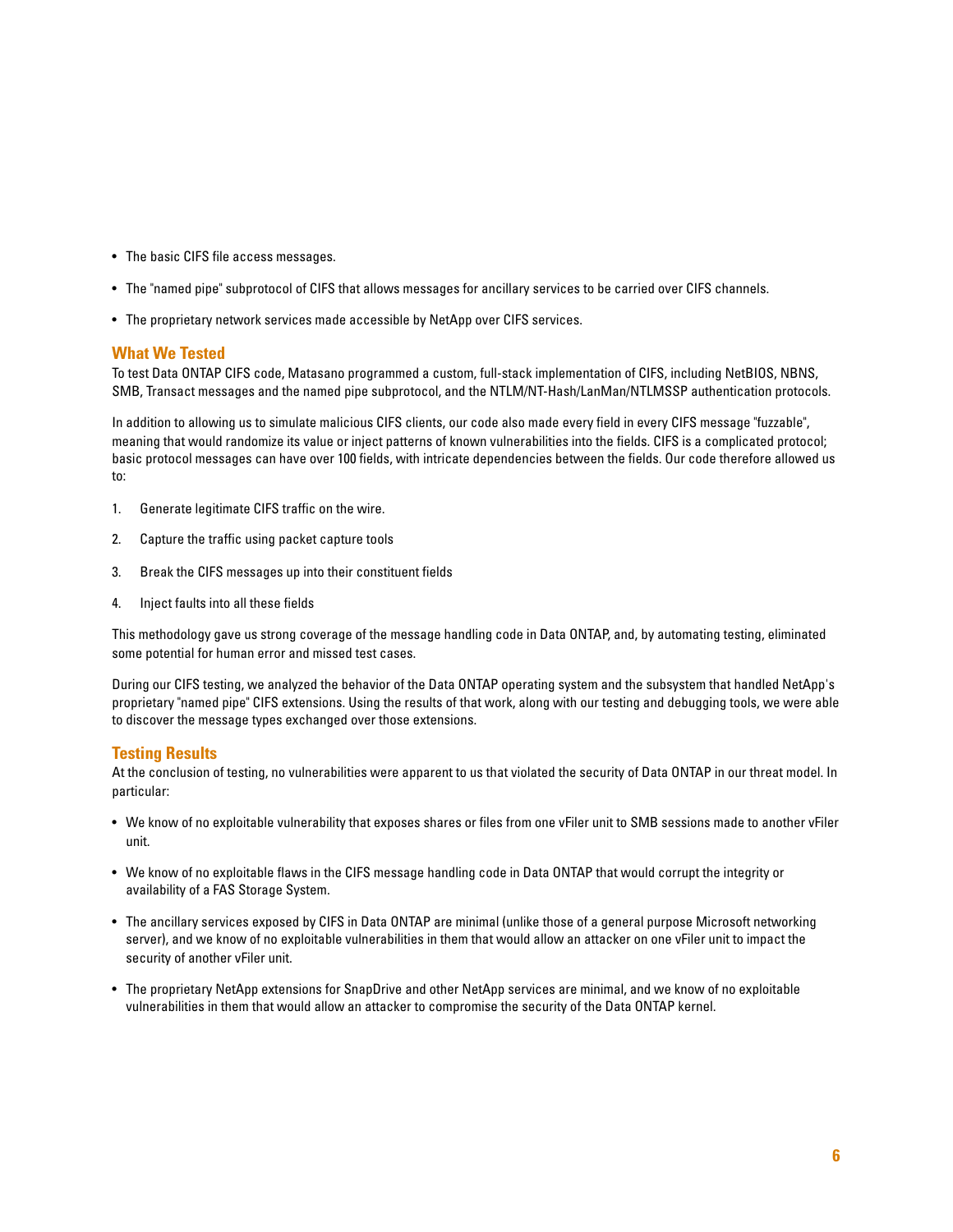# **THE NFS FILE SHARING PROTOCOL**

#### **Overview**

NFS is the standard file sharing protocol used in UNIX® environments. Unlike CIFS, NFS was deliberately designed for server environments, and standardized through the Internet's IETF standards body. NFS is better documented and easier to test, with a variety of strong off-the-shelf test tools available.

Like CIFS, NFS also provides ancillary services besides basic file sharing. Unlike CIFS, these services are all related to filesystems, including file locking and access control. These services include the NFS file locking and status tracking system and the accesscontrolling "mount" daemon.

#### **The MultiStore NFS Threat Model**

Regardless of whether a compromised vFiler unit originally used NFS, NFS is part of the attack surface of the FAS Storage System. An attacker who has compromised a vFiler unit can simply enable NFS, provided that NFS has been licensed and enabled in Data ONTAP.

The following NFS attack vectors require analysis for potential exposure in MultiStore environments:

- 1. Does the targeted high-security environment support NFS? The attacker might be able to access by speaking NFS to the low-security vFiler unit.
- 2. Does Data ONTAP itself have NFS software flaws allowing the attacker to corrupt the integrity or availability of the entire system?

#### **The NFS Attack Surface**

In our testing, we considered the following areas of concern in NFS:

- Status messages, mount requests, and other messages in the "pre-authentication" functionality that clients can make to NFS servers without an NFS export entry.
- NFS file handles, unique numbers that identify files on the server, which allow clients to access files.
- The NFS mount service, which makes decisions about which clients should access files on the server.
- The NFS protocol encoding mechanism, called XDR, which defines the rules under which NFS messages are translated into binary and exchanged over the network.

#### **What We Tested**

To test Data ONTAP NFS code, Matasano programmed a custom, full-stack implementation of the NFS protocol, allowing us both to simulate a malicious NFS client and intercept and alter messages from an NFS client to the NFS services on a FAS Storage System.

On top of that code, we built a variety of NFS security testing tools, including:

- A fuzzing tool that injected faults in NFS messages and maliciously altered the formatting of the XDR-encoded RPC packets that carry those messages.
- Probes for the randomness and replayability of NFS file handles.
- Tools to spoof authentication attempts to the NFS mount service.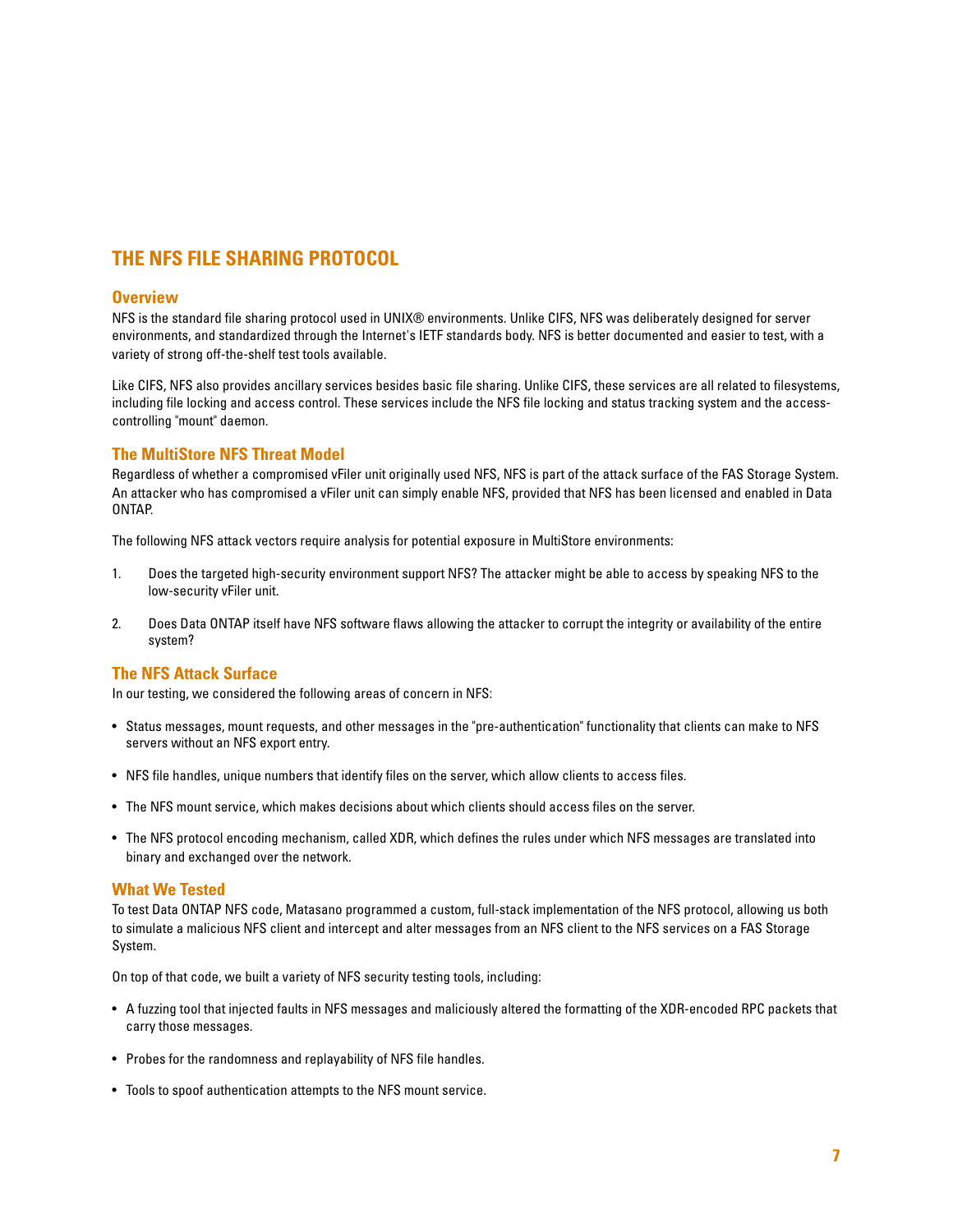#### **Testing Results**

- We know of no exploitable vulnerability that would allow an attacker to enable NFS on a compromised vFiler unit and access files on another vFiler unit.
- We know of no exploitable software flaws in message encoding or handling that would allow an attacker to corrupt the integrity or availability of the Data ONTAP kernel.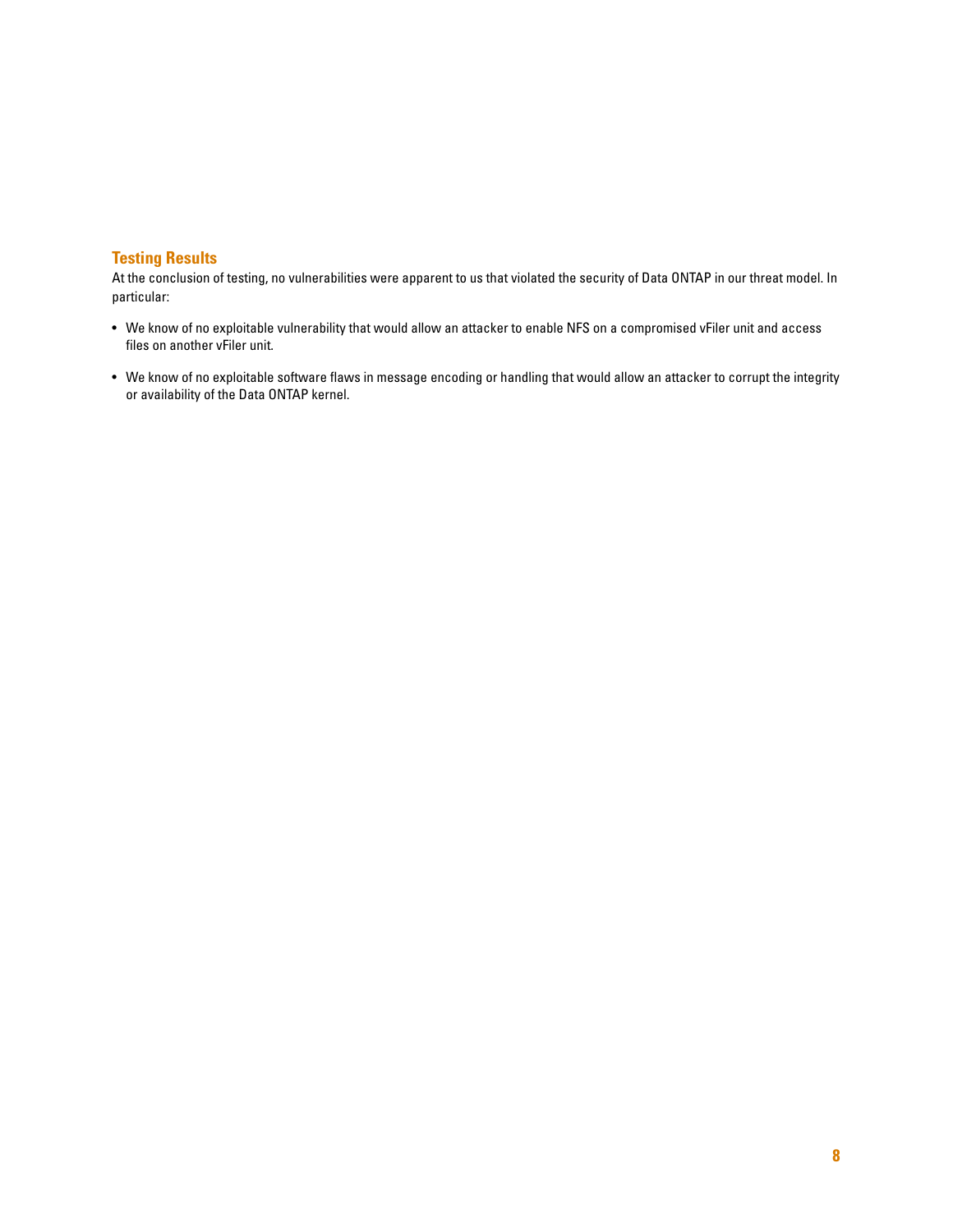## **THE ISCSI PROTOCOL**

#### **Overview**

iSCSI is the de facto standard protocol for creating Storage Area Networks (SANs) over IP networks. SANs differ from classic file sharing protocols like CIFS and NFS in that they provide unmediated access to raw disks. Unlike an NFS or CIFS environment, iSCSI clients format their own filesystems, accessing the iSCSI server as if it was a disk.

The iSCSI protocol functions by translating "local" SCSI requests from an "initiator" into iSCSI protocol messages, which are carried over an IP network and executed at the iSCSI "target". iSCSI messages refer to "Logical Unit Numbers" (LUNs), a SCSI term which in a MultiStore environment is a synonym for "disk". The messages perform two basic functions:

- · Handshaking and authenticating initiators and targets
- Carrying SCSI messages and responses (called "CDBs")

iSCSI is a relatively recent protocol and has not benefited from extensive security testing. On the other hand, the iSCSI protocol is relatively simple and is well documented.

#### **The MultiStore iSCSI Threat Model**

Regardless of whether a compromised vFiler unit originally used iSCSI, iSCSI is part of the attack surface of Data ONTAP. An attacker who has compromised a vFiler unit can simply enable iSCSI, provided that iSCSI has been licensed and enabled in Data ONTAP.

The following iSCSI attack vectors require analysis for potential exposure in MultiStore environments:

- 1. Does the targeted high-security environment use iSCSI LUNs, which could be accessible to iSCSI sessions made to the lowsecurity environment?
- 2. Do the handshaking portions of the iSCSI protocol expose enough information to the attacker to authenticate successfully to the high-security environment?
- 3. Is the underlying SCSI command execution system in Data ONTAP vulnerable to software flaws that would corrupt the integrity or availability of the system?
- 4. Is the iSCSI protocol code in Data ONTAP vulnerable to software flaws that would corrupt the integrity or availability of the system?

#### **The iSCSI Attack Surface**

In our testing, we considered the following areas of concern in the iSCSI protocol:

- Handshake and "pre-authentication" negotiation messages that any network client can make to an iSCSI target without a password.
- Session management features (iSCSI supports a "bundling" feature that allows multiple TCP connections to be made on the same session).
- The CHAP authentication protocol that initiators use to log in to iSCSI.
- The iSCSI IQN target namespace, which initiators and targets use to identify each other.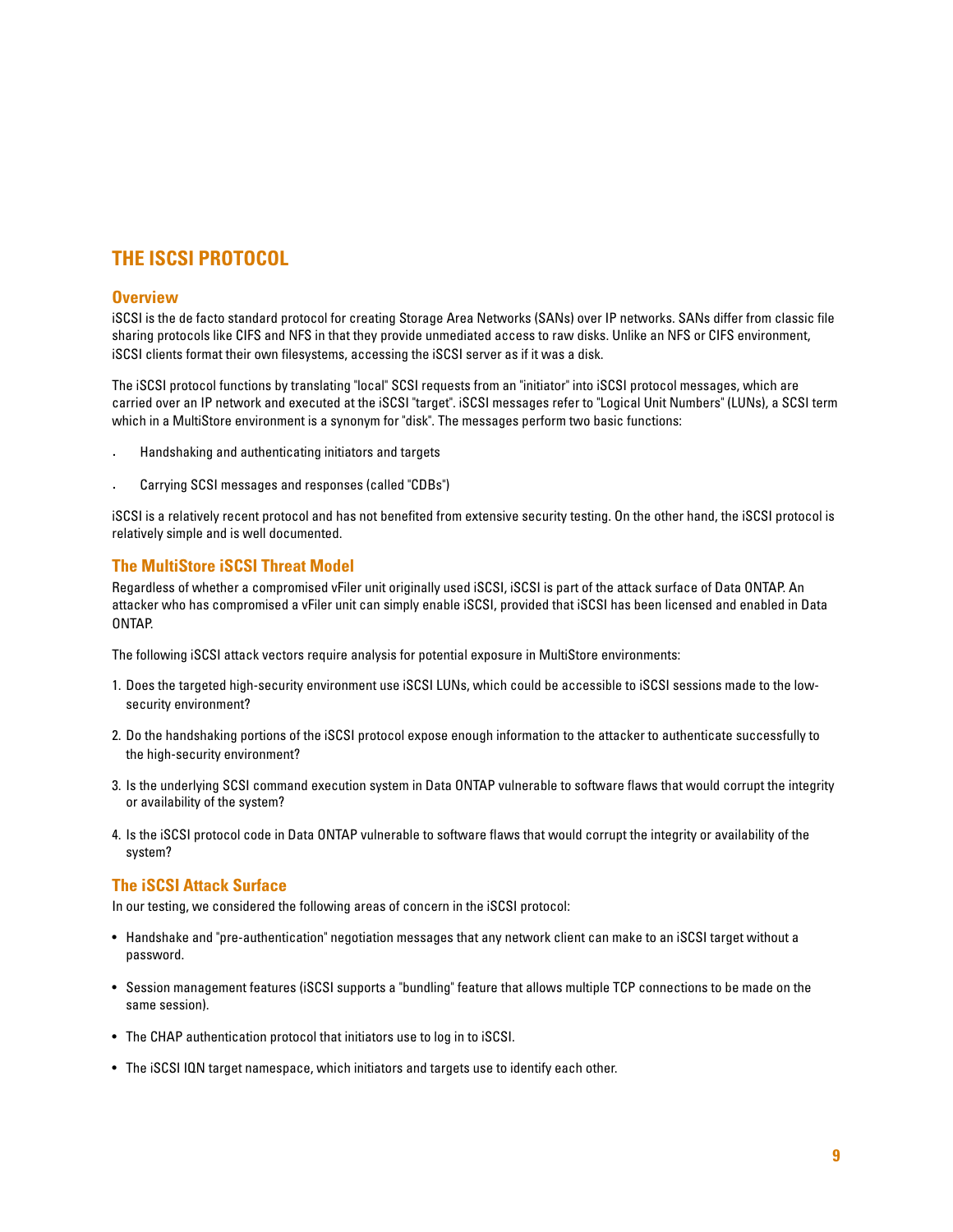• The iSCSI LUN namespace, which identifies individual disks on the target, and which is present both in the iSCSI header and in the individual SCSI CDBs, both of which need to be checked during iSCSI processing.

#### **What We Tested**

To test the Data ONTAP iSCSI code, Matasano programmed a custom, full-stack implementation of the iSCSI protocol, allowing us both to simulate a malicious iSCSI initiator and intercept and alter messages between a legitimate initiator and a FAS Storage System target.

On top of that code, we built a variety of iSCSI security testing tools, including:

- A fuzzing tool that injected faults in iSCSI handshaking and negotiation messages, to find parsing vulnerabilities, buffer overflows, and integer mishandling.
- A tool to test the CHAP authentication protocol used by iSCSI, which we used to execute test cases involving the CHAP state machine, and, in particular, whether CHAP messages for one target could be used to subvert a CHAP login for another target.



• A fuzzing tool that injected faults in SCSI CDBs, which are carried over iSCSI to SCSI drivers.

#### **Testing Results**

- We know of no exploitable vulnerability that would allow an iSCSI initiator to access LUNs allocated to other vFiler units, using handshaking messages, iSCSI Command messages, or SCSI CDBs.
- We know of no exploitable vulnerability that would allow an attacker to replay CHAP challenges from one vFiler unit to another, nor of any exploitable vulnerabilities in the execution of the CHAP protocols or their associated cryptographic operations.
- We know of no exploitable vulnerabilities in the Data ONTAP SCSI CDB handling code, nor any exploitable inconsistencies in handling information repeated inside CDBs also present in the iSCSI header.
- We know of no exploitable vulnerabilities in handshaking, negotiation, session management, iSCSI task management, or iSCSI message format handling in Data ONTAP iSCSI code.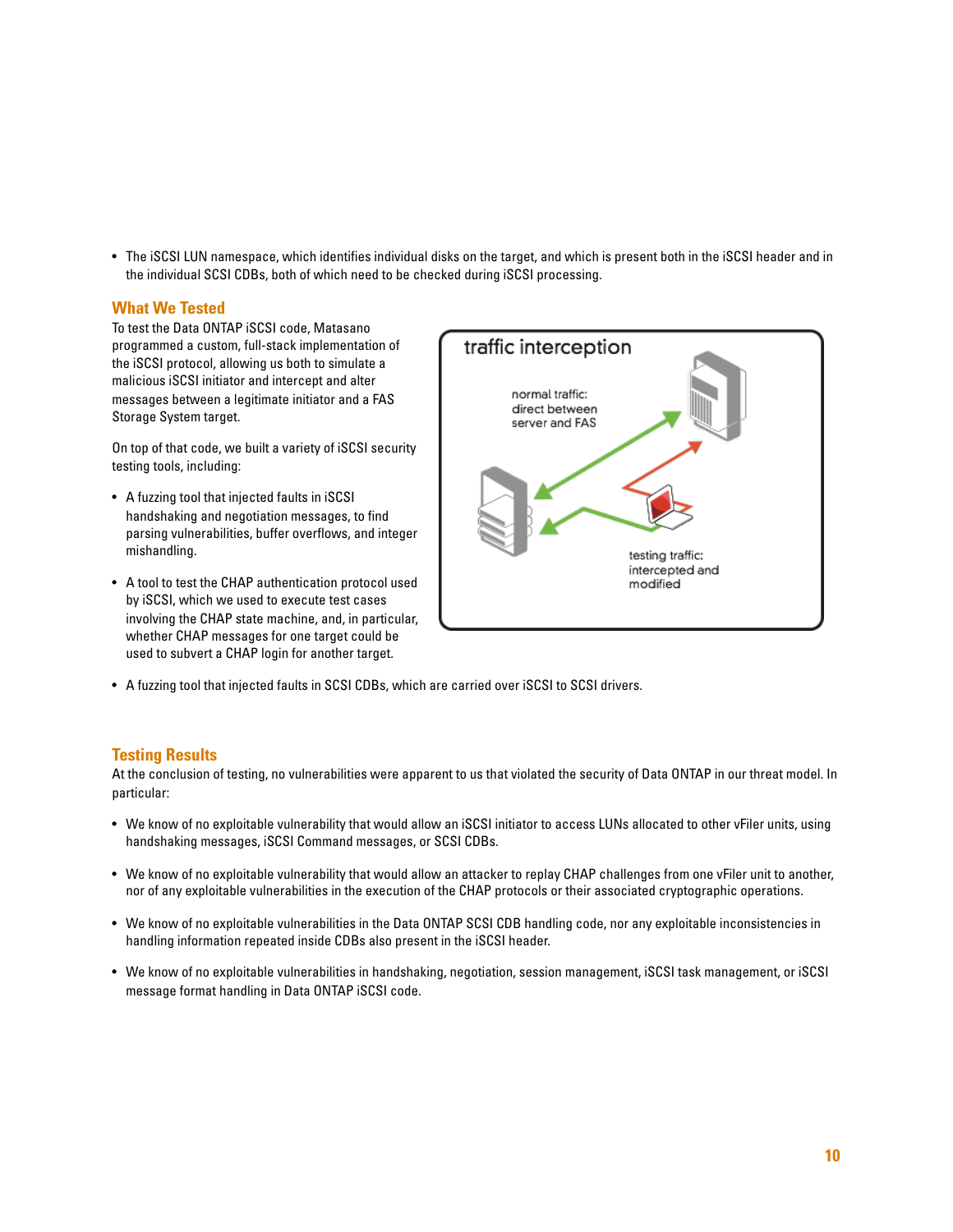# **THE DATA ONTAP OPERATING SYSTEM**

#### **Overview**

Data ONTAP is the operating system that runs the FAS Storage System. All features of a NetApp FAS Storage System are implemented in the purpose-built Data ONTAP operating system.

Operators configure FAS Storage Systems by using the Data ONTAP CLI, which is made available over SSH. The CLI provides multiple privilege levels. In a MultiStore environment, a FAS Storage System's owners configure the entire storage system by connecting to a special vFiler unit, "vFiler0". vFiler unit administrators connect to the CLI on their particular vFiler unit. Data ONTAP also provides for administration over a web interface, and provides an SNMP MIB.

#### **The MultiStore Data ONTAP Threat Model**

Short of filtering IP packets, there is no way to disable access to the Data ONTAP CLI. By giving the attacker access to a compromised vFiler unit, that attacker also gets access to the Data ONTAP CLI.

The following attack vectors require analysis for potential exposure in MultiStore environments:

- 5. Can an attacker issue commands in the Data ONTAP CLI for their vFiler unit that would reconfigure the FAS Storage System proper or another vFiler unit?
- 6. Are debugging, diagnostic, and support commands accessible from a vFiler unit that would give an attacker privileged access to the Data ONTAP kernel?
- 7. Can an attacker access the Data ONTAP global configuration registry by disk, CLI command, SNMP, or web access, adding accounts or storage access rules to other vFiler units?
- 8. Is the Data ONTAP CLI vulnerable to software flaws that would corrupt the integrity or availability of the system?
- 9. Does the Data ONTAP web management interface expose vulnerabilities that would allow attackers to reconfigure the FAS Storage System without a password?
- 10. Is the Data ONTAP web management interface vulnerable to software flaws that would corrupt the integrity or availability of the system?
- 11. Does the IP stack of Data ONTAP route packets from one environment to another? This is a potentially serious problem because the FAS Storage System, in a MultiStore environment, will likely straddle multiple environments with different regulatory and security requirements.
- 12. Can the applications running on the Data ONTAP operating system, such as FTP or CIFS, be coerced into making outbound connections in other environments?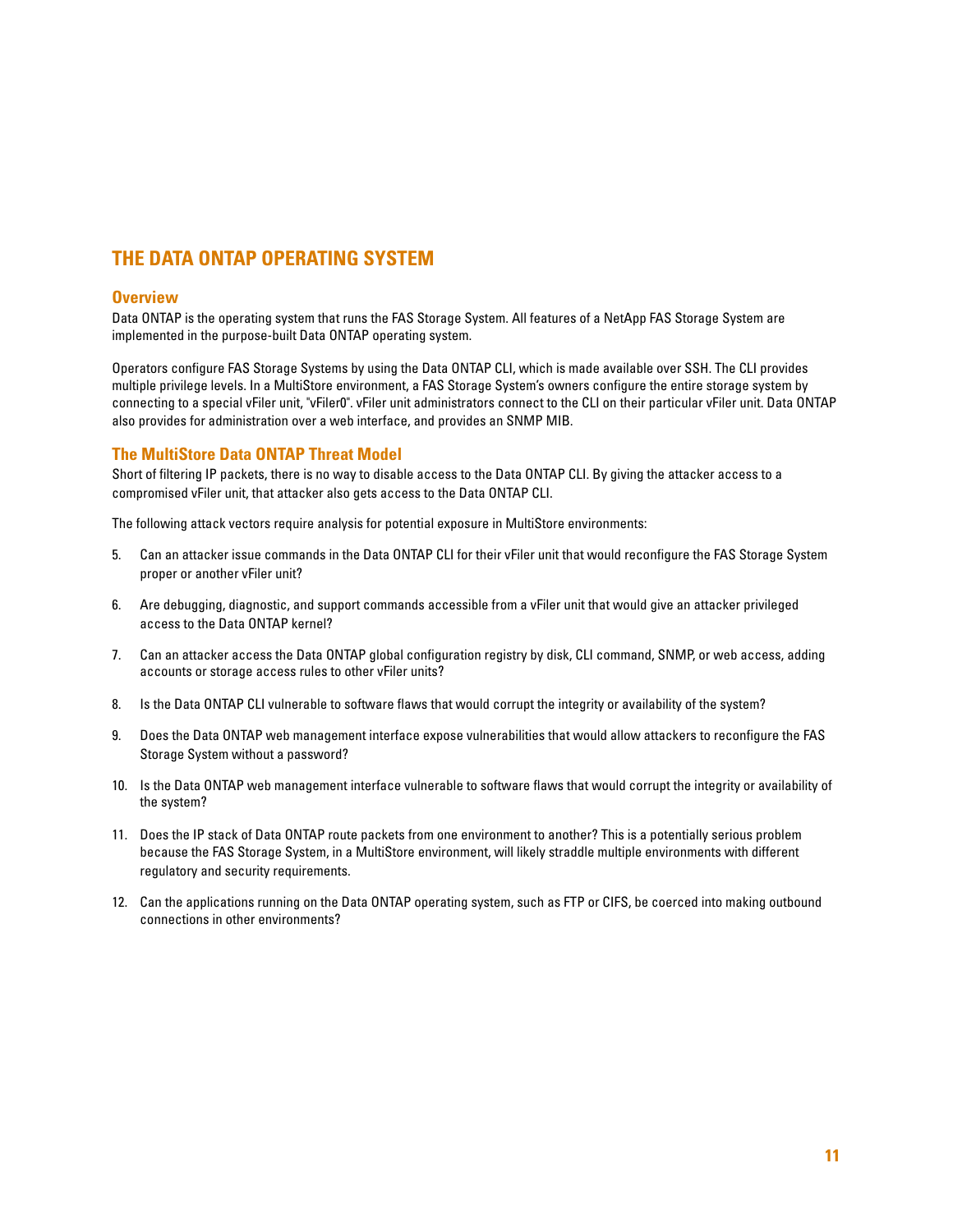#### **The Data ONTAP Attack Surface**

In our testing, we considered the following areas of concern in the Data ONTAP operating system:

- The SSH server administrators connect to in order to issue CLI commands.
- The implementation of the individual CLI commands, including the availability of diagnostic and debugging commands from vFiler unit environments.
- The implementation of the CLI itself, including command parsing, tokenization, and metacharacters.
- The web management interface on the system.

#### **What We Tested**

Our testing of the Data ONTAP CLI was mostly manual and testcase-driven. Our methodology centered on binary code analysis of the Data ONTAP operating system to identify available commands, and attempts to execute those commands in various permutations against a vFiler unit. In the course of testing, we built a catalogue of commands available in vFiler units and commands available in the core CLI.

We conducted extensive testing of the Data ONTAP web management interface running both the HTTP and SSL-secured HTTPS protocol, using standard web application testing tools and techniques. In addition to domain-specific vulnerabilities, we assessed the resiliency of the web management interface against classic OWASP-style vulnerabilities, including metacharacter injection, cross-site scripting, cross-site request forgery, and forced browsing.

We also evaluated the various network services available on vFiler units, including storage protocols and the network commands exposed from the CLI, to ensure that a vFiler unit could not gain access to subnets connected to other vFiler units. Using IP stack fuzzing tools, we also ensured that the system could not be attacked using corrupted IP packet headers, IP options, or fragmentation.

#### **Test Results**

- We know of no way for an attacker to issue a CLI command against a vFiler unit and alter the configuration of another vFiler unit or the core system.
- No debugging or diagnostic commands we could uncover are made available to vFiler unit CLI sessions, and we know of no exploitable vulnerabilities in the CLI command handling code in the Data ONTAP CLI..
- We know of no exploitable vulnerability that exposes the NetApp configuration registry or its backing store to vFiler unit CLI or web sessions.
- We know of no way for an attacker to connect to the HTTP server of a vFiler unit and reconfigure the FAS Storage System, or of any way for an attacker to access the core configuration web interface without authenticating.
- We know of no exploitable vulnerabilities in Data ONTAP implementation of the HTTP protocol that corrupt the integrity or availability of the system.
- We know of no way for attackers to abuse the IP stack of a FAS Storage System to route packets to other environments, even at the application layer, including using FTP "bounce"-style attacks.`